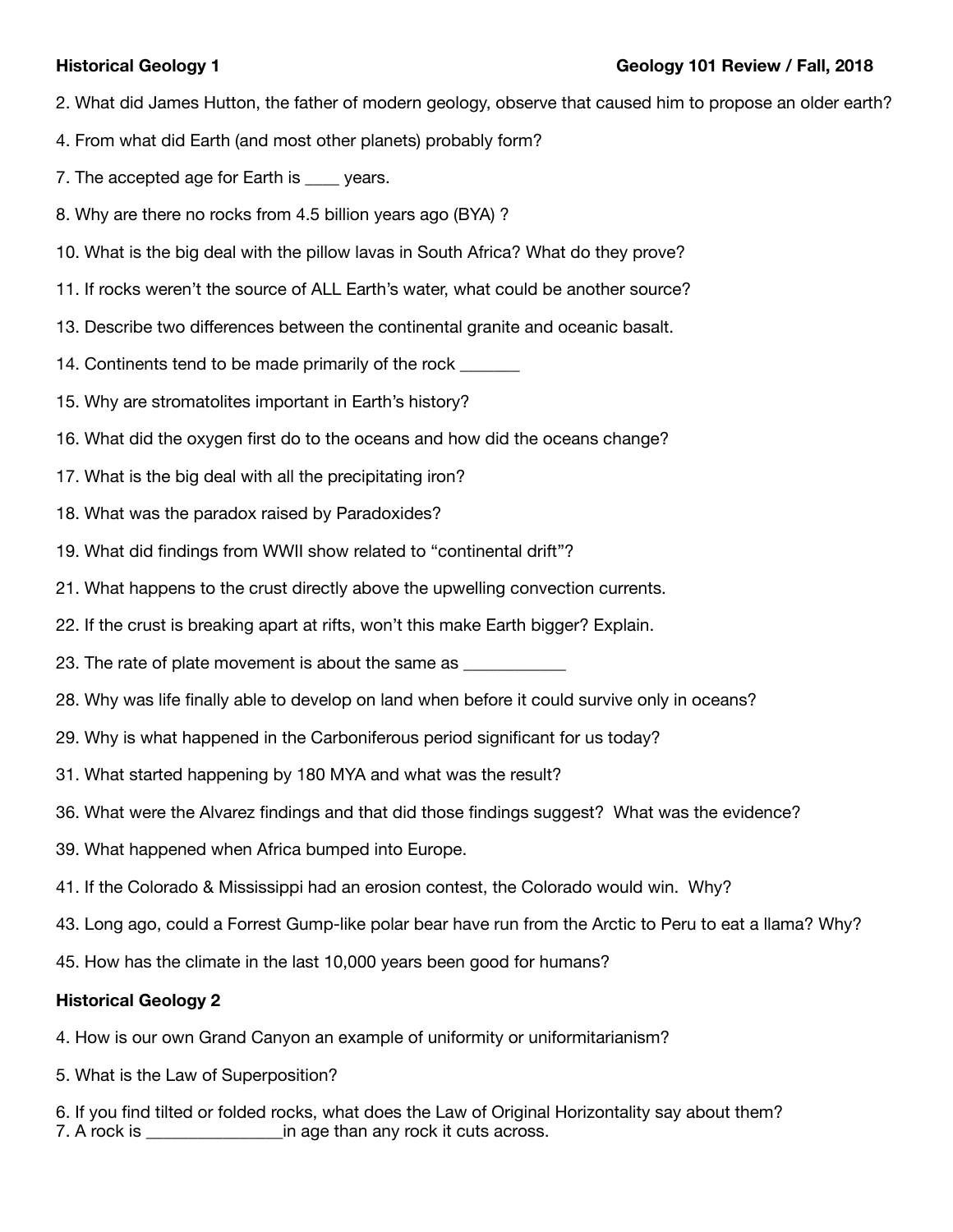8. How can fossils be useful in dating rocks?

9. Describe two ways fossils may be preserved. (Don't just list two types of fossils.)

10. Why are the rocks in the bottom of the Grand Canyon called Cambrian rocks?

11. What happens over time to the amount carbon-14 in the body of a dead organism.

12. You find two rocks with carbon in them. Which is older, the rock with more carbon 14 or less carbon 14?

13. If carbon-14 dating is accurate in dating things only about 50,000 years old, how can we date rocks older than that? Aren't we stuck at 50,000 years?

14. What does the mass spectrometer do?

15. How is relative age different from absolute age?

**Rivers 1** - old, mature, young, drainage basin, tributary, distributary, alluvial fan, continental divide

1. What is unexpected about the amount of water carried in rivers compared with the total rainfall?

2. Circle the river characteristic that will lead to greater erosion. FAST or SLOW / FLAT or STEEP ROCKY BED or CLAY BED / WIDE FLAT BED or SEMI-CIRCULAR BED

3. Describe two ways that rivers wear down their river bed.

4. Which kind of river bed will wear down faster, a limestone bed or granite and why? WHICH? WHY?

5. What are the different ways a river carries its load?

5 ½ Describe what kind of particle or material moves in each of the transport forms.

6. Why do sand bars form in the middle of the river? Shouldn't that stuff be moved downstream?

- 8. Why does sand stack up on the inside of a river curve?
- 7. What do you think about putting cities next to a river? Is this wise? Explain.

8. Are artificial levees a good idea or bad idea? Again, explain your answer.

**Rivers 2** - levee, oxbow, cutoff, meander, terrace, load, saltation, solution, base load, suspension, alluvial fan

3. List two things that happen to a river as it approaches its base level.

4. Describe what happens in each of Davis' river stages and the shape of the valley in each age.

- 5. Which will form a steeper river valley slope, rock or sediment? Explain why.
- 6. What forms a terrace? (There are two possible answers. Either is fine.)
- 7. What happens when a river enters a lake or ocean and why? (Good word distributaries.)
- 8. If you were Ruler of the World, would you build a city near the end of the Mississippi River?

#### **Dowsing**

5. Why do dowsers almost always find at least some water? (Hint: It isn't magic.)